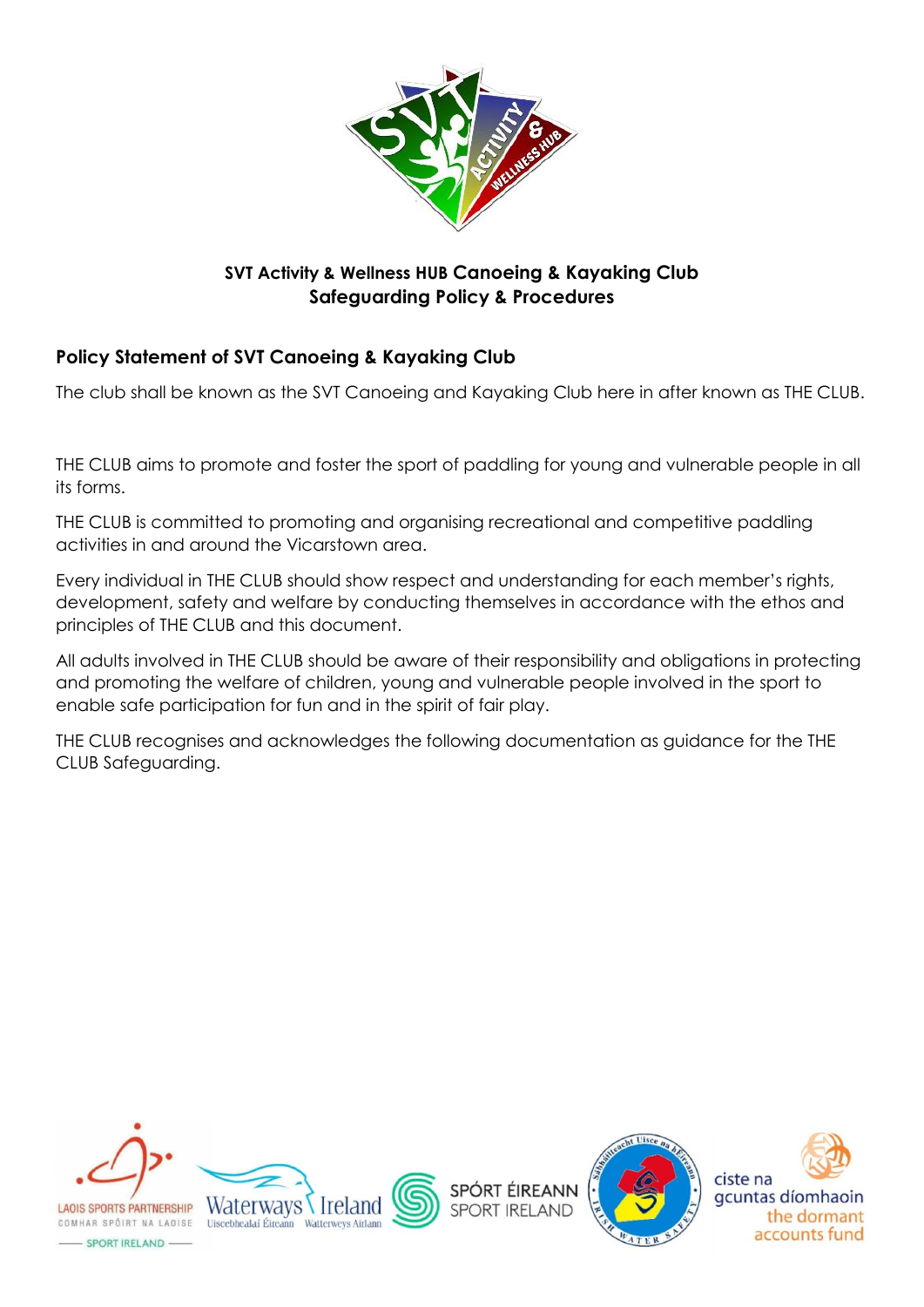#### **Policies & Procedures**

Code of Ethics and Good Practice for Children's Sport (Irish Sports Council, 2006)

Children First: National Guidelines for the Protection of Children, (Department of Children and Youth Affairs, 2011)

Legislative notes to this document published 2014:

1. National Vetting Bureau (Children and Vulnerable Persons) Act 2012 – this Act is not yet in force. The THE CLUB Vetting Policy will be updated in accordance with any legislative requirements.

2. Children First Bill 2014 – this is a draft Bill at the publishing of this document and any changes required by this legislation will supersede specified sections of this document.

The best practice policy set out in this document is expected to require little change on the commencement of the pieces of legislation where some stated requirements will become statutory obligations.

Failure to observe best practice requirements is a breach of THE CLUB rules and would be subject to the THE CLUB complaints and disciplinary process; breaches of statutory obligations will be on commencement of legislation, considered a criminal offence and would be dealt with by the justice system.





**SPORT IRELAND** 

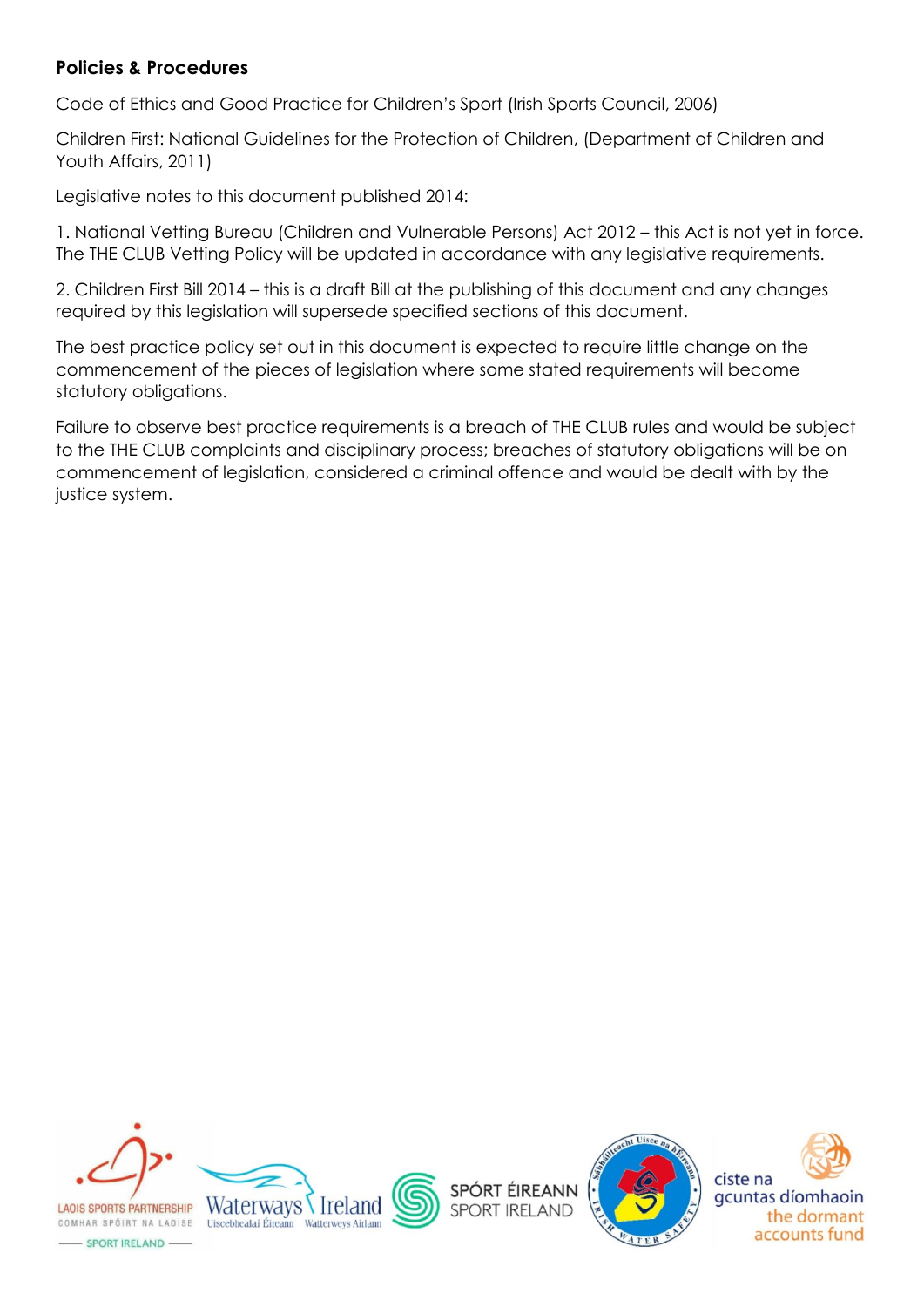# **Contents**



-SPORT IRELAND

 $\underbrace{\text{LAOIS SPORTS PARTNERSHIP}}_{\text{COMHAR SPÖIRT NAI LAOISE}}\ \text{WaterWays}\ \text{\Large\AA\ COMHAR SPÖIRT NAI LAOISE}}\ \text{Uisecbbedhedlafi Éiteann}\\ \text{Watterweys Aitham}$ 



SPÓRT ÉIREANN



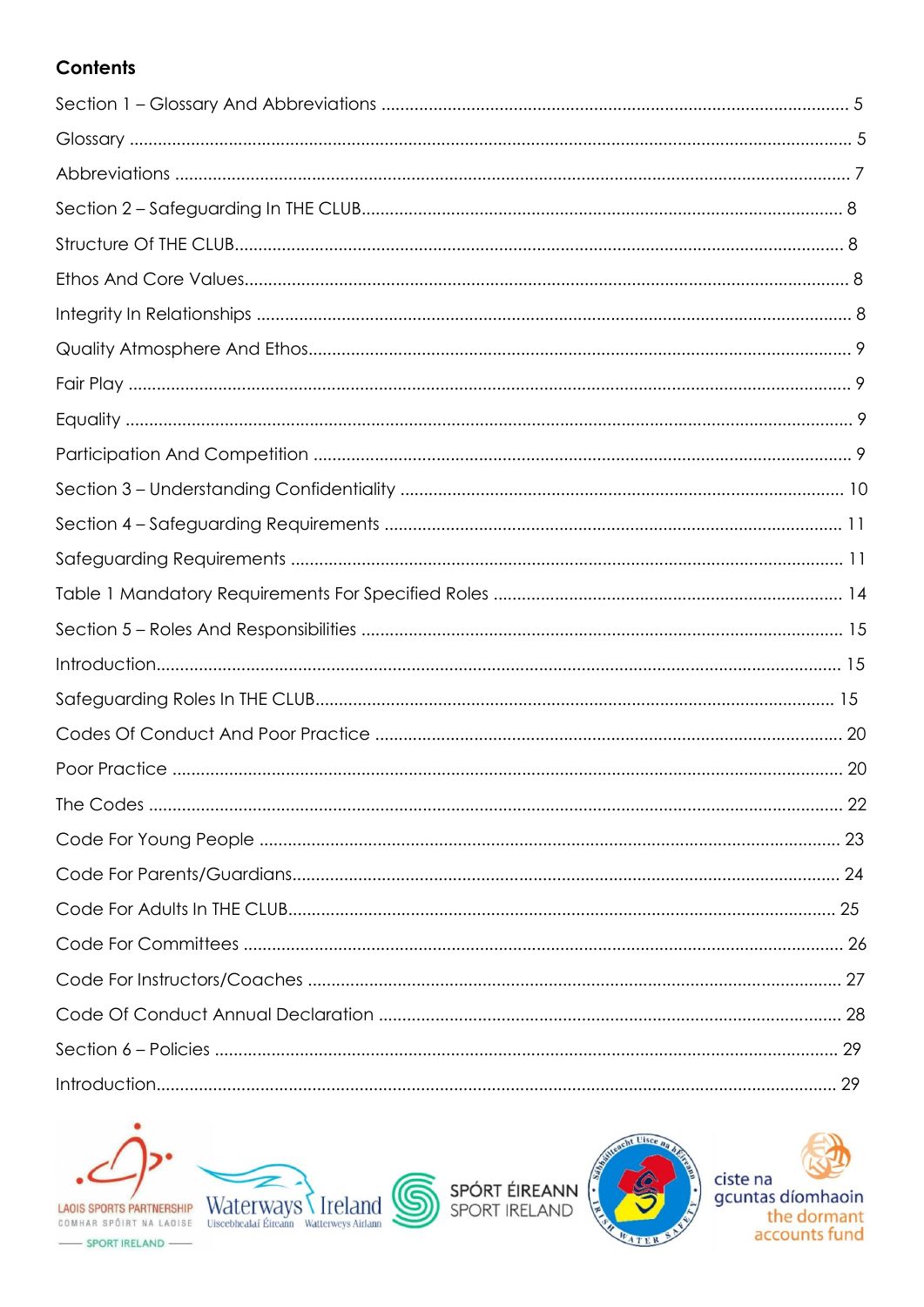



SPÓRT ÉIREANN



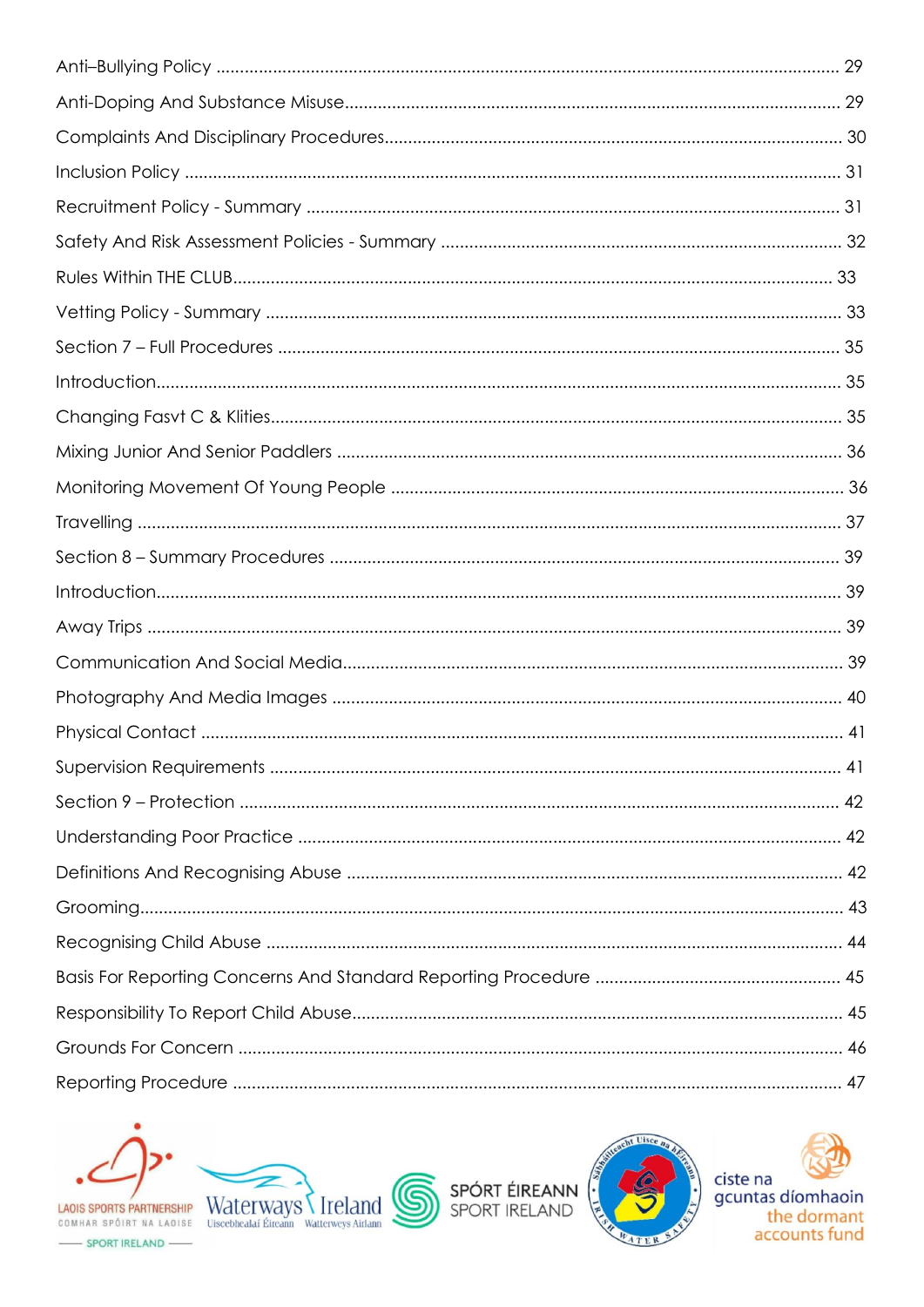





-SPORT IRELAND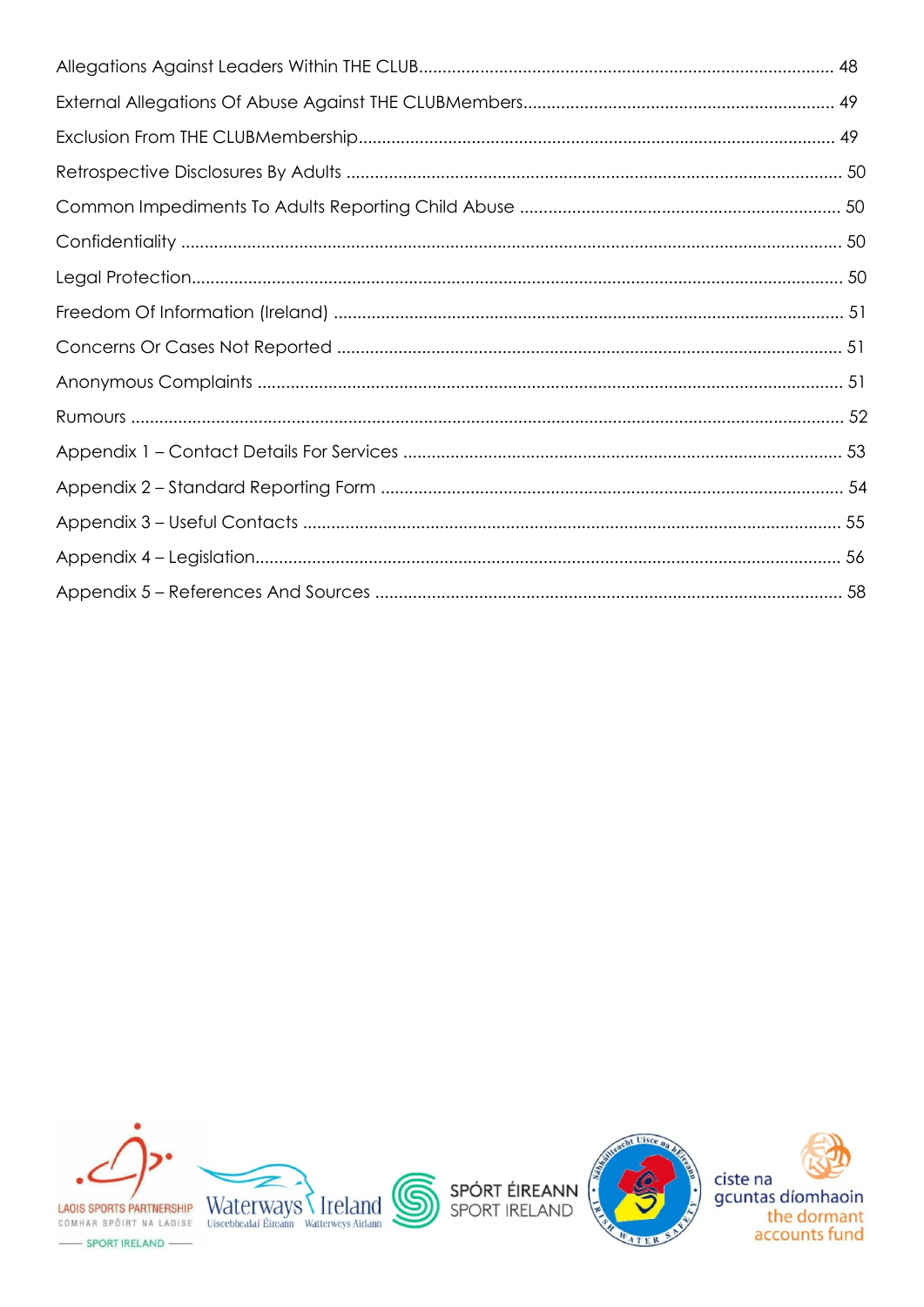#### **Section 1 – Glossary and Abbreviations**

Glossary

The glossary explains terms used throughout this document to clarify and set out the meaning of the various terms used.

Adult/Leader/Volunteer – any person, whether paid or unpaid, who acts in a position with responsibility for children/young people; this can include, but not limited to, supervisor, team manager, sports science personnel, chaperone, helpers and/or others who may be acting within the definition of a specified role without the requisite recognised qualification and for the purpose of this document this term may also include all specified roles otherwise referenced here e.g. children's officer, coach, committee member, instructor. Adults are over 18 years of age.

SVT Canoe & Kayak Club – is the trading name for the; SVT Canoe & Kayak Club is the term used throughout this document.

Central Garda Vetting Unit – is the statutory body responsible for providing vetting services to SVT C & K.

Child and Family Agency – is the authority with the statutory responsibility for the protection and welfare of children in Ireland since 1st January 2014.

Child/Young person – for the purposes of this document an individual under the age of 18 is considered a child/young person. This term is interchangeable with vulnerable person; however, for simplicity, the term child or young person is used throughout this document.

Club – refers to a THE CLUB registered club, required to operate under all THE CLUB rules and regulations.

Coach – refers to an individual who acts as a coach within the definition of THE CLUB with the requisite THE CLUB recognised qualification.

Committee member – refers to any person appointed to a club or National Committee.

Discipline – refers to one of the disciplines under the auspices of THE CLUB including but not limited to: Canoe, Kayaking, Paddle boarding

Health Services Executive – is the organisation providing health services in Ireland; formally responsible for the statutory protection of children in Ireland.

Instructor – refers to an individual who holds a THE CLUB recognised qualification. Leader – see definition under Adult/Leader/Volunteer

Member – any person affiliated to THE CLUB or acting as a representative of a member of THE CLUB where they are governed by THE CLUB rules; categories of membership as defined by the THE CLUB Memorandum and Articles f Association (M&A).

National Vetting Bureau – see Central Garda Vetting Unit, the National Vetting Bureau will become statutory body responsible for providing vetting services to THE CLUB.

Paddlers – this term includes any member, canoeist or kayaker involved in the sport participating in events and activities within THE CLUB who is under the age of 18

Parent/Guardian – refers to an individual who has parental responsibility for a child/young person

Statutory Authority/Authorities – this refers to the government department/agency tasked with receiving reports or concerns relating to child abuse, including the Child and Family Agency and the Garda Síochana

Volunteer – see definition under Adult/Leader/Volunteer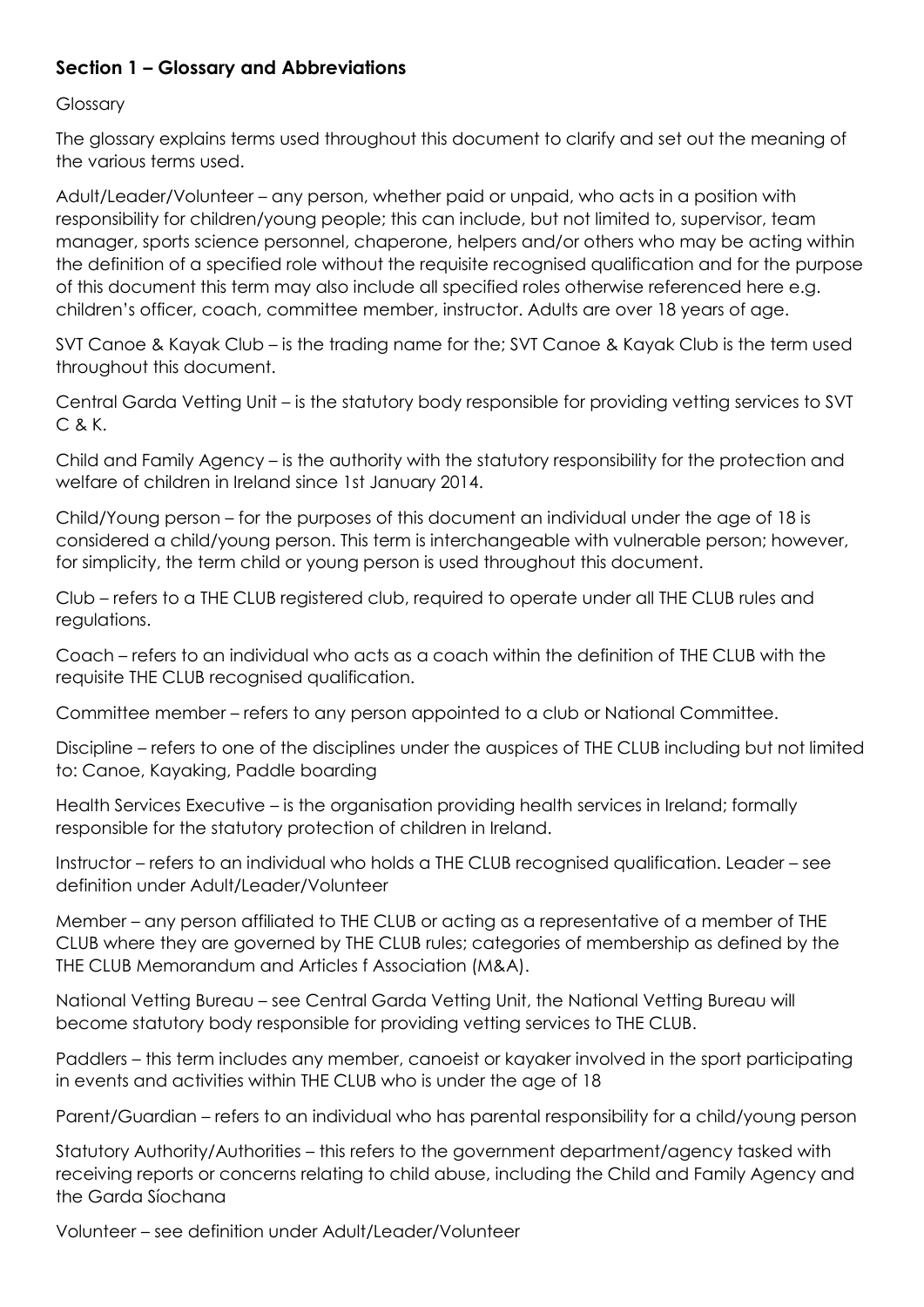Vulnerable person – this is any person over the age of 18 years who has a restricted capacity to guard himself or herself against harm by another person. This term is interchangeable with child/young person; however, for simplicity, the term child or young person is used throughout this document.

Working – refers to any individual working within sport whether paid or in a voluntary capacity; for those individuals who are employed the requirements of this document need to be observed in conjunction with any employment contract in place.

#### **Abbreviations**

These are commonly used terms that have been abbreviated throughout this document: CFA – Child and Family Agency

CGVU – Central Garda Vetting Unit

CO – Children's Officer

Code of Ethics – Code of Ethics & Good Practice for Children's Sport (Irish Sports Council, 2006) DP –Designated Person

Garda – Garda Síochána

- HSE Health Services Executive
- ISC Irish Sports Council, the sports Council governing in Ireland

JO – Junior Officer

NCO – National Children's Officer

NDP – National Designated Person

This document – THE CLUB Safeguarding Children Policies and Procedures 2014 (or updated version)

# **Section 2 – Safeguarding in THE CLUB**

Structure of THE CLUB

THE CLUB understands the importance of creating a child centred environment for children and young people to safely participate in any of the associated paddling disciplines for fun and in the spirit of fair play.

THE CLUB, has appointed a representative with the responsibility to safeguard the welfare of young participants, ensuring THE CLUB and clubs operate in an environment that welcomes and encourages young people in the sport – this role is carried out by the Children's Officer. THE CLUB and registered clubs also appoint a person to liaise and report directly to the Statutory Authorities where there is a concern or allegation of abuse involving a child – this role is carried out by the Designated Person. (John Scully & Kathleen Sheridan)

THE CLUB acknowledges this document and associated policies within their constitutions and handbooks as a requirement for protecting the welfare of children and young people in THE CLUB.



**LAOIS SPORTS PARTNERSHIP** COMHAR SPÓIRT NA LAOISE Uiscebhealaí Éireann Watterweys Airlann





SPÓRT ÉIREANN **SPORT IRELAND** 



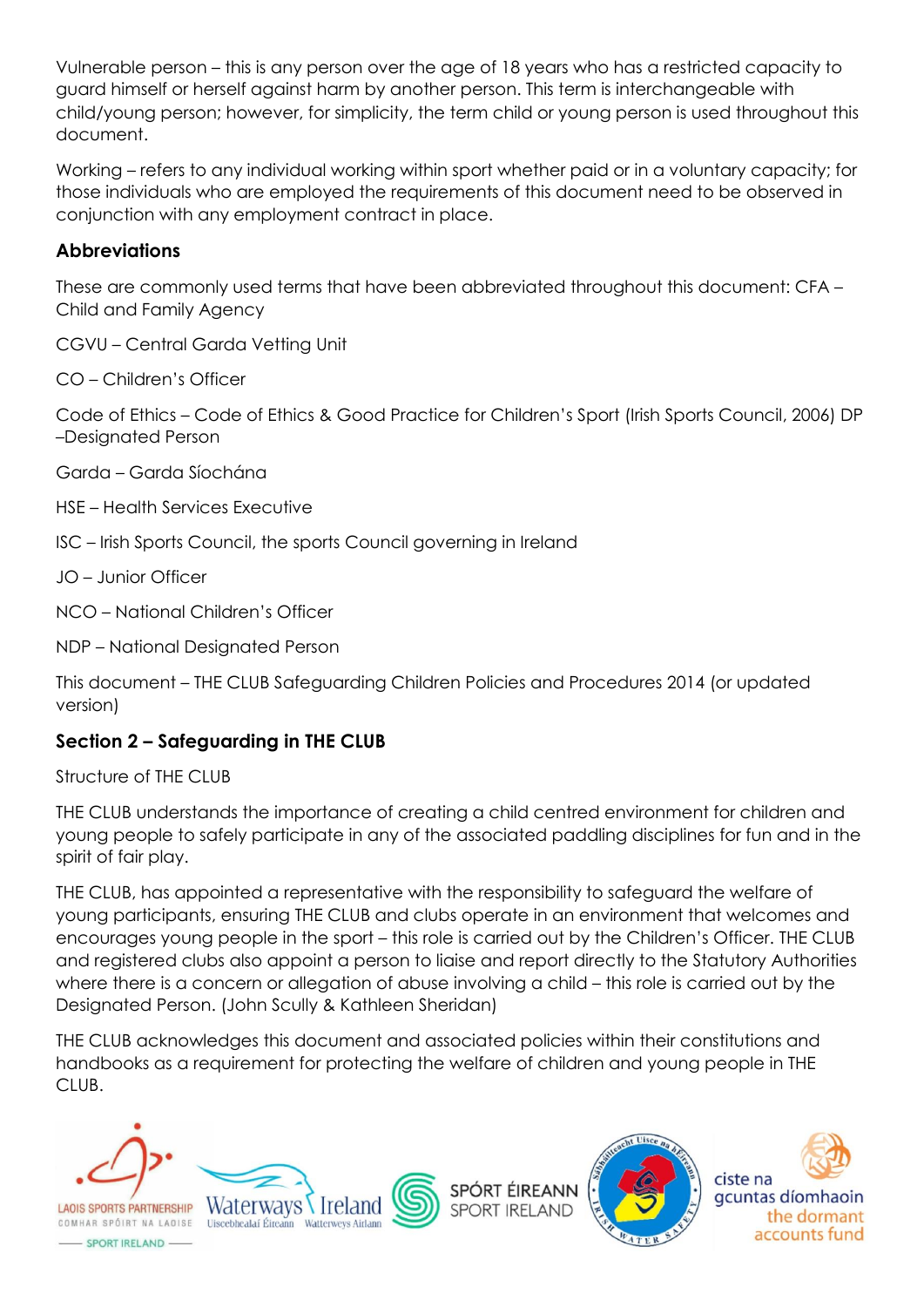### **Ethos And Core Values**

Sport provides young people an opportunity to be part of a team and to learn and develop skills and can have a powerful and positive influence on their development. Any sporting environment should be regarded by children as a safe place. Adults involved with children and young people in sport must have a basic understanding of their physical, emotional and personal needs to make sure their chosen sport provides the right balance to meet these needs.

## **Integrity In Relationships**

An adult working in sport is often in a position of trust and influence, and their actions should be guided by what is best for the child and carried out in the context of respectful and open relationships. All young people should be treated with integrity and respect. It is unacceptable to use a position of trust to exploit or undermine children.

## **Quality Atmosphere And Ethos**

Sport for young people should be fun, and be conducted in a safe, challenging and encouraging atmosphere. Adults should ensure a child-centred ethos that recognises standards of behaviour are as important as standards for performance.

## **Fair Play**

All sport for children and young people should be conducted in an atmosphere of fair play. Ireland has contributed and committed to the European Code of Sports Ethics, which defines fair play as: *"… much more than playing within the rules. It incorporates the concepts of friendship, respect for others and always playing with the right spirit. Fair play is defined as a way of thinking, not just a way of behaving. It incorporates issues concerned with the elimination of cheating, gamesmanship, doping, violence (both physical and verbal), exploitation, unequal opportunities, excessive commercialisation and corruption."*

(European Sports Charter and Code of Ethics, Council of Europe, 1993)

The importance of participation, best effort and enjoyment should be stressed. Competition should emphasise the need for being open and fair. Any behaviour by adults or young people which encourages or tolerates cheating must be discouraged.

### **Equality**

All children should be treated in an equitable and fair manner regardless of age, ability, sex, religion, social and ethnic background or political persuasion. Children with disability should be involved in sports activities in an integrated way, thus allowing them to participate to their potential alongside other children.

# **Participation And Competition**

A balanced approach to participation and competition can make a significant contribution to the development of a young person, while at the same time providing fun, enjoyment and satisfaction. Often demands are placed on children too early, resulting in excessive levels of pressure to perform. This can contribute to a high level of drop out from sport.



- SPORT IRELAND -



SPÓRT ÉIREANN **SPORT IRELAND** 





gcuntas díomhaoin the dormant accounts fund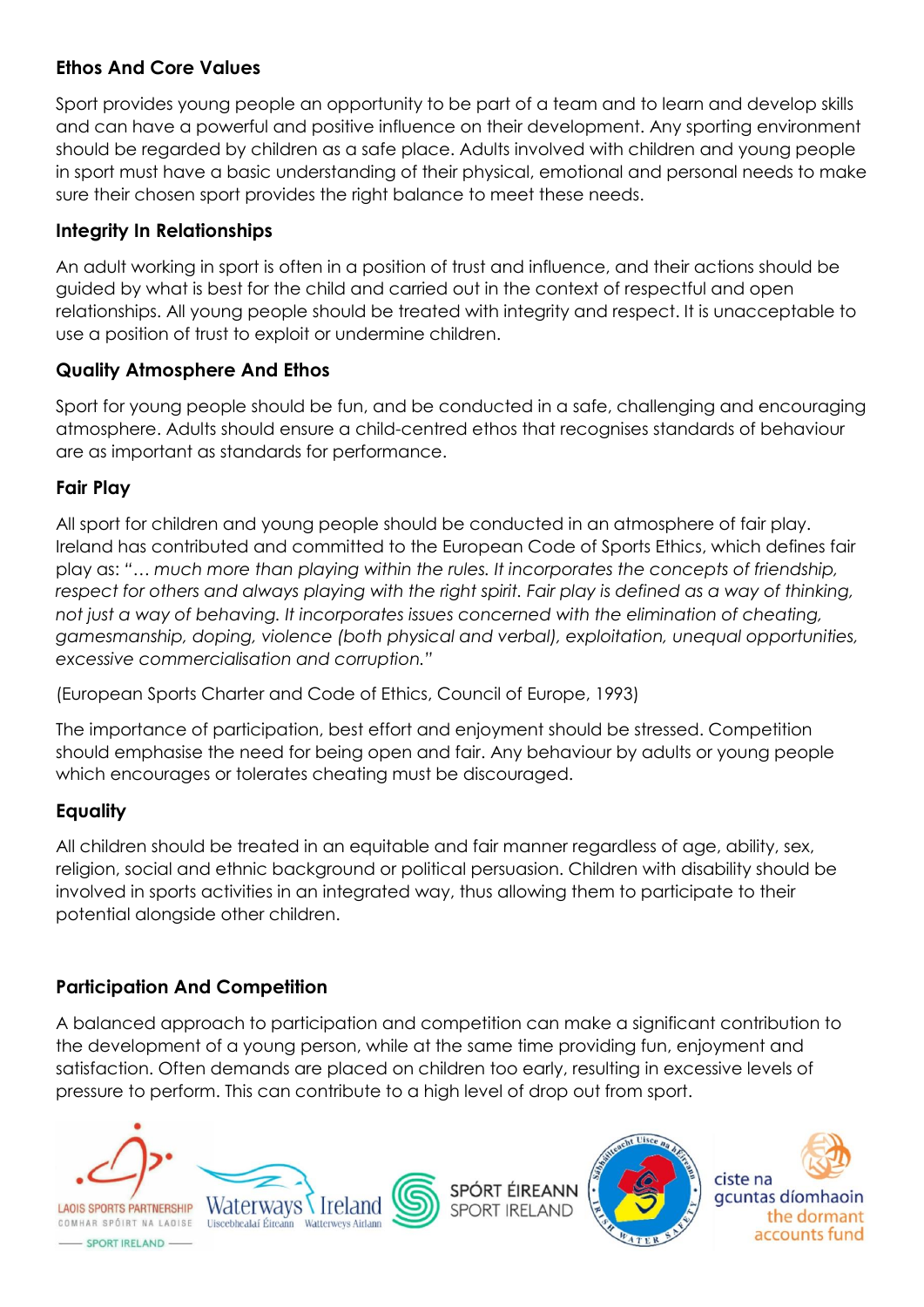Participation in competition and specialisation in any sport should be in response to a young person's age, ability and development, where performance is not the central ethos. Adults should aim to put the welfare of the child first and competitive standards second, finding the balance between the child's desire to win and the right to participate irrespective of ability.

# **Section 3 – Understanding Confidentiality**

The welfare of the child is paramount. No guarantees of secrecy or confidentiality can be given to information regarding a child as the child's welfare and safety supersedes all other considerations. Information should only be passed to individuals who are in appropriate positions to safeguard a child's welfare and safety. Information concerning children and young people should be treated in a respectful, professional and purposeful manner.

Where there are concerns of abuse about a young person or where a complaint or allegation has been made, the rights of both the child and the person involved should be protected with consideration given to the following points:

- Sensitive information shall be disclosed to certain persons who need to know in order to provide a safe and secure environment for the child. E.g. it is necessary to pass on information about poor practice and/ or an allegation of abuse to the appropriate persons in order to provide protection for a child. Such a person may include a children's officer, designated person, complaints committee, statutory authorities.

- Any person who does not have a role in providing a safe environment should not need to be involved.

- The parent/guardian must be must be informed where there is a concern for their child unless to do so would endanger that young person. In cases of an allegation or disclosure of abuse this information is best passed on to a parent/guardian by the statutory authorities. Advice should be taken from the statutory authorities if there is any doubt.

Adults involved with young people in sport may be aware of or be told personal details and/or information relating to a child. It is important for an adult to recognise the difference between sharing information with the aim to safeguard the welfare of a child and sharing information which breaches confidentiality.

### **Confidentiality Means:**

• Making sure information that helps protect or safeguard the welfare of a young person is passed on to the right specified individuals who need to know i.e. CO, DP or statutory authorities

• Do not share sensitive information with other people who have no involvement in safeguarding the welfare of a child or young person i.e. other parents, spectators, general committee members etc.; this could be considered a disciplinary offence.

Further advice can be sought from the National Children's Officer and/or the National Designated Person.

# **Section 4 – Safeguarding Requirements**

Safeguarding Requirements

This section sets out the requirements for each area within the structure of THE CLUB



**LAOIS SPORTS PARTNERSHIP** COMHAR SPÓIRT NA LAOISE Uiscebhealaí Éireann





SPÓRT ÉIREANN **SPORT IRELAND** 



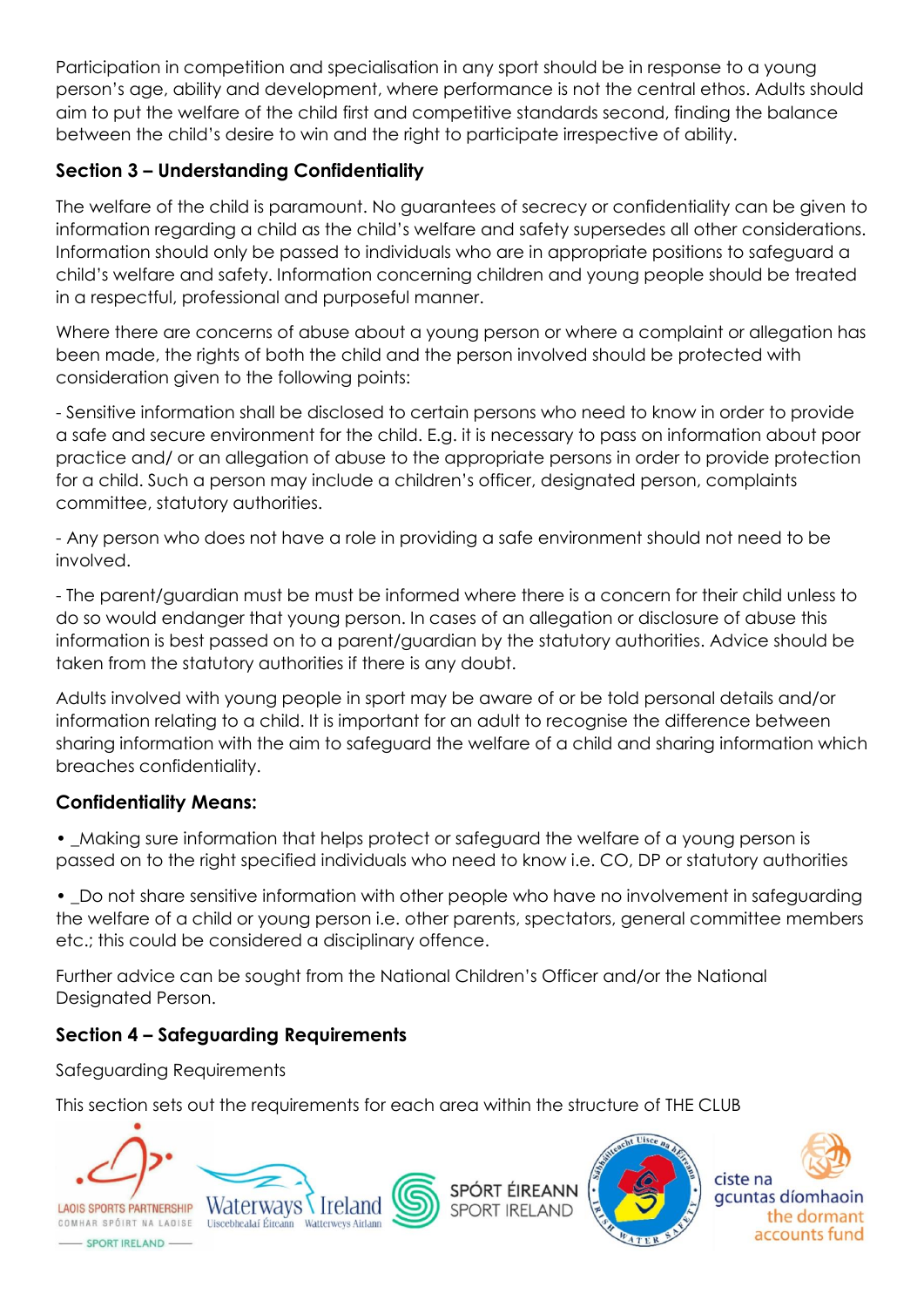### **The Committee**

The Committee of THE CLUB shall appoint a Designated Person and a Children's Officer to safeguard the well-being and interests of young people and children within THE CLUB. (John Scully & Kathleen Sheridan)

The Designated Person and the Children's Officer will work together to represent the best interests of young people in THE CLUB. Advice should be sought from the Children's Officer where young people and children are impacted by national policy and for guidance on implementation and monitoring of safeguarding policy.

Committee members are required to sign up to adopting this document and abiding by the appropriate code of conduct, undertake the basic child protection training as recommended and be successfully vetted by THE CLUB.

## **Members Of THE CLUB(Outside The Above Categories)**

A member of THE CLUB who may not be involved with the committee or as a member of a club is still required to fulfil certain requirements where his/her role involves working with young people and children.

Any person working in this capacity is required to sign a code of conduct for their position as a leader, undertake the basic child protection training as recommended and be successfully vetted by THE CLUB.

Awareness of safeguarding requirements (see Table 1 for individual requirements) All adults should have an awareness of the safeguarding risks and requirements to protect young people and children participating in sport activities. THE CLUB is committed to raising such awareness through communication, education and training; and monitoring the implementation of this document.

### **Communication**

It is important that each club communicates to members and potential members the safeguarding requirements for young people. This document should be available to all THE CLUB members, either as a printed copy or via the THE CLUB website.

Young people must know how to access help and information concerning their welfare and this is the responsibility of the Children's Officer of each club. The club noticeboard should also display the names and contact details of the Children's Officer and the Designated Person in a way that is appropriate for young people. Clubs are encouraged to include photographs of people in these roles.

### **Education And Training**

Adults working with children and young people should be suitably qualified for the position they hold. Instructors and coaches must hold the appropriate qualification recognised by the THE



**LAOIS SPORTS PARTNERSHIP** 





SPÓRT ÉIREANN **SPORT IRELAND** 



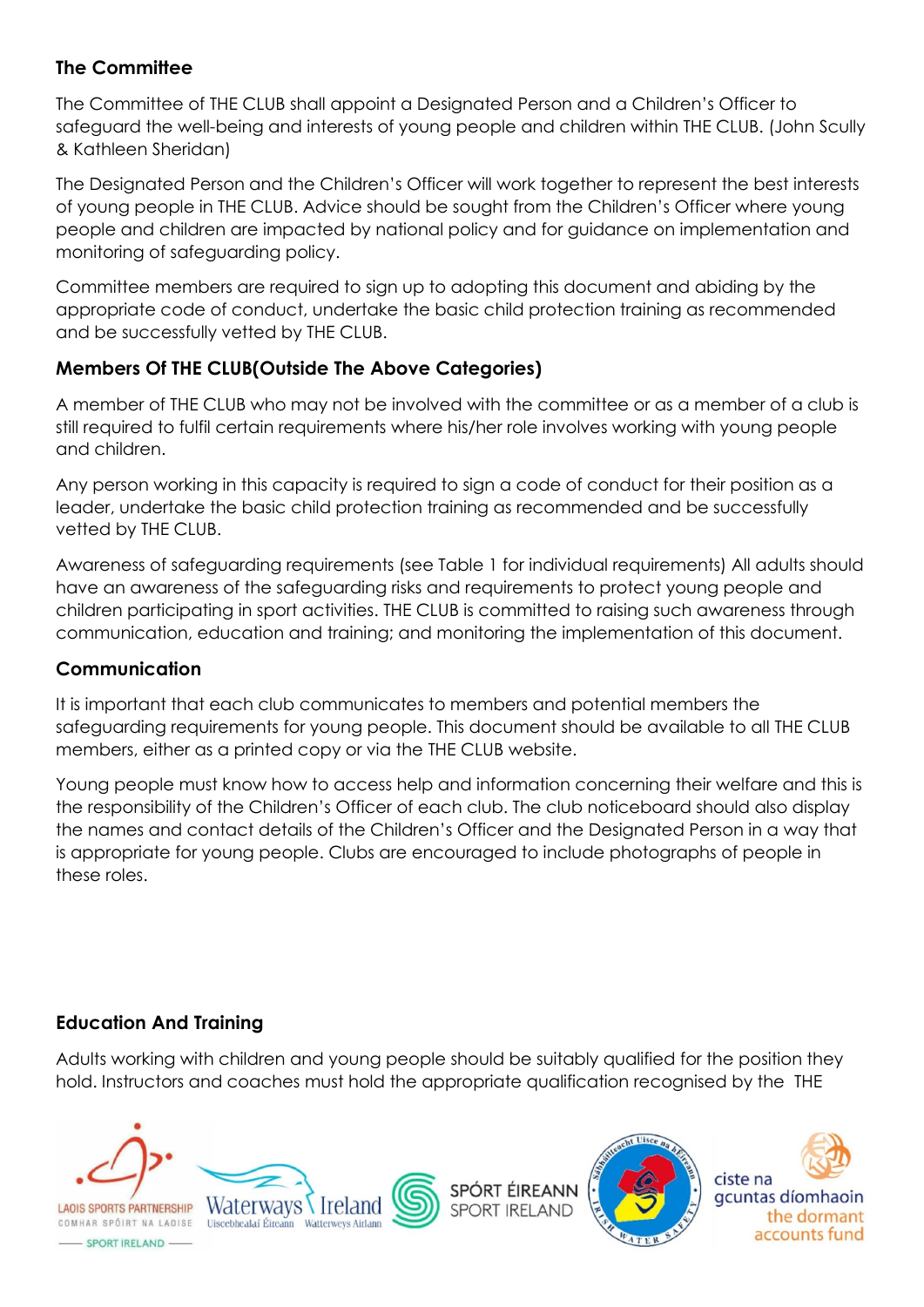CLUB for their position. Any other training/educational qualification required by THE CLUB for a specific role must be adhered to.

All adults working with children and young people are also required undertake a suitable child protection course. The specified workshop, mandatory for some roles in THE CLUB, raises awareness of sport policy to protect and safeguard young people and children who are involved in our sport. The following child protection training/awareness workshops are accepted by THE CLUB;

Basic awareness workshops

Children in Sport Awareness Workshop (Code of Ethics) – Irish Sports Council

Advanced workshops

Club Children's Officer Workshop – Irish Sports Council

Designated Safeguarding Children Officer course

The Irish Sports Council training/awareness workshops are available locally through the Local Sports Partnership network.

It is important for adults with responsibility for children and young people to have a basic understanding of how to ensure the safety and well-being of all participants in sport. Other courses offered outside sport may be accepted only on application to the National Children's Officer.

#### **Monitoring**

THE CLUB will monitor the implementation of this document through the registration process and audit checks to ensure the requirement for each role, i.e. vetting, child protection training must be checked by the club on appointment. Clubs are required to ensure their club documentation acknowledges this document.

Identifying responsibilities for safeguarding children and young people

It is the responsibility of all adults, including parents and guardians, to ensure that these safeguarding requirements are in place and to respond appropriately to issues of poor practice, breaches of the codes of conduct and concerns or allegations of abuse. Where any of these safeguarding requirements are not being met they should be reported to the Designated Person and/or the Children's Officer as they maybe breaches of the codes of conduct requiring disciplinary action.

Advice and guidance on all the requirements for THE CLUB and members can be sought from the Children's Officer.

| <b>THE CLUBCommittee &amp; Requirements</b>                                  |                                                                        |                                |         |                                                               |  |  |
|------------------------------------------------------------------------------|------------------------------------------------------------------------|--------------------------------|---------|---------------------------------------------------------------|--|--|
| Role                                                                         | Club/ National<br><b>Requirements</b>                                  | <b>Training</b>                | Vetting | Code Of<br>Conduct                                            |  |  |
| <b>LAOIS SPORTS PARTNERSHIP</b><br>COMHAR SPÓIRT NA LAOISE<br>PORT IRELAND — | Waterways Ireland<br>Uiscebhealaí Éireann<br><b>Watterweys Airlann</b> | SPÓRT ÉIREANN<br>SPORT IRELAND | Samueav | ciste na<br>gcuntas díomhaoin<br>the dormant<br>accounts fund |  |  |